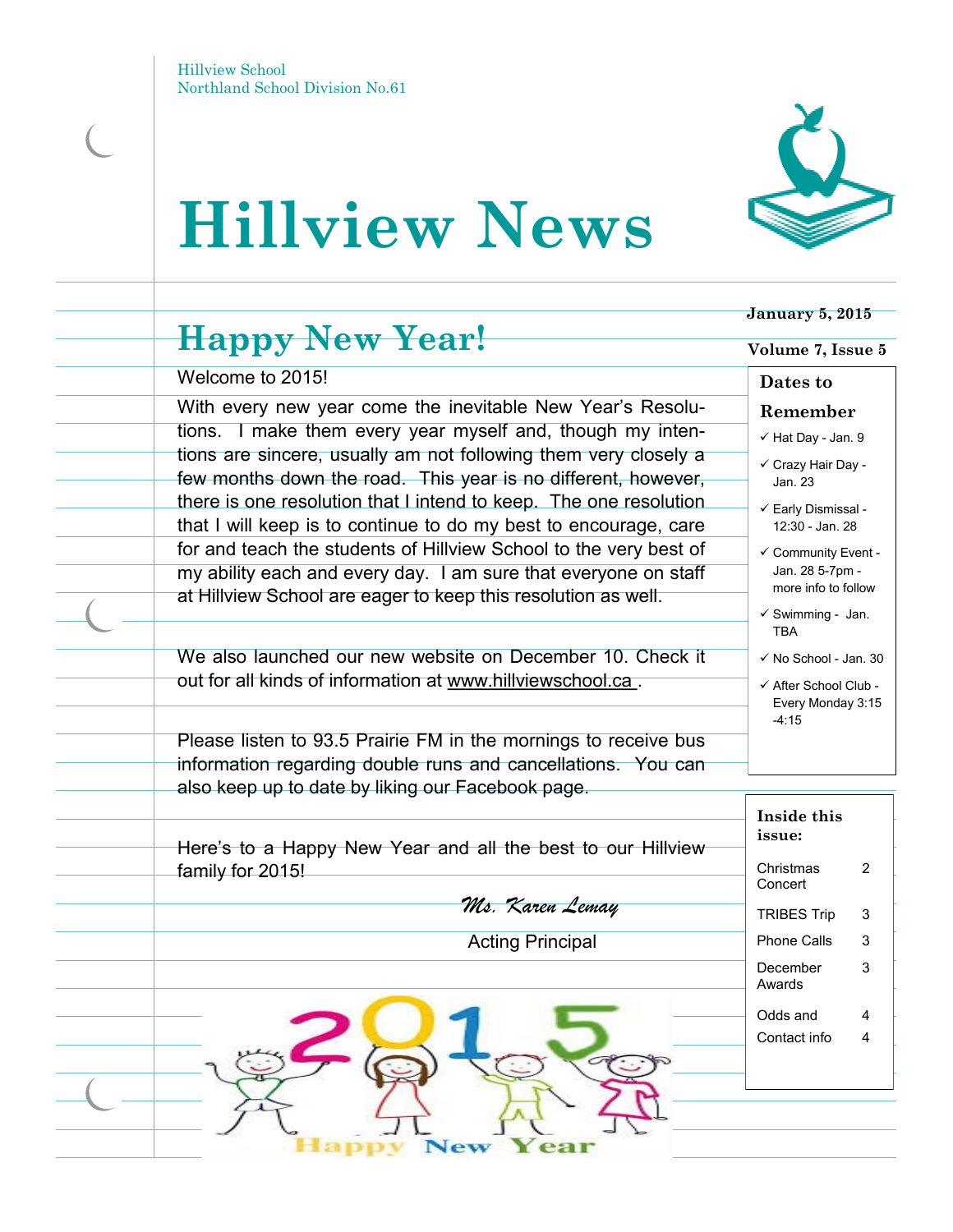$\overline{C}$ 

### **Christmas Concert**

On Wednesday, December 17, we held our 7th Annual Christmas Concert at Hillview School. The students did a fantastic job performing for their families. The 4-5-6 class did a wonderful adaptation of Grandma got Run Over By

a Reindeer. The K-1-2-3 class sang a variety of Christmas songs. They all did a fantastic job!

You can find more pictures on our Facebook page and a video and pictures will

soon be up on our webpage.

Thank you to all who were able to attend!





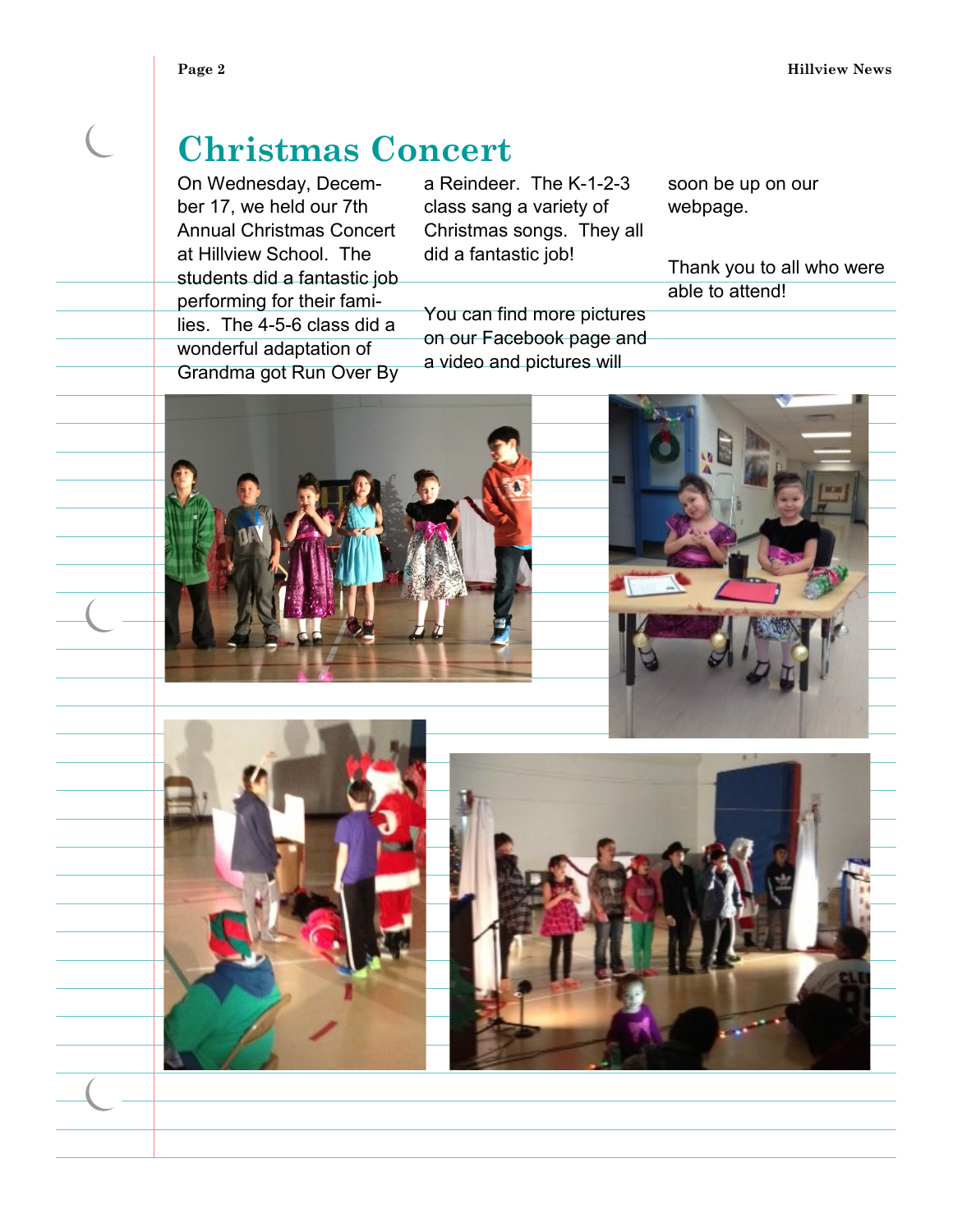**Volume 7, Issue 5 Page 3** 

## **TRIBES Trip**

After each reporting period, we like to acknowledge the students who have worked hard and had great attendance during that term. Each student who earned a 90% or better positive Class DoJo report AND had 90% or better attendance were treated to a dinner and a movie on December 12. Congratulations to Draye, Serenity, Kierra, Drae and Kennedy for a job well done!

Let's work to have even more students earn this award for the next term!

### **PHONE CALLS**

Reminder: Our secretary, Dallas, is only available at the front desk half time. If you are trying to reach the school, **please leave a message**, as they are checked regularly, and someone will get back to you as soon as possible.

### **DECEMBER AWARDS**

Our final awards celebration of 2014 was held on December 19. Congratulations to all of our award recipients. Way to go Thunder and Heaven, our December Students of the Month!